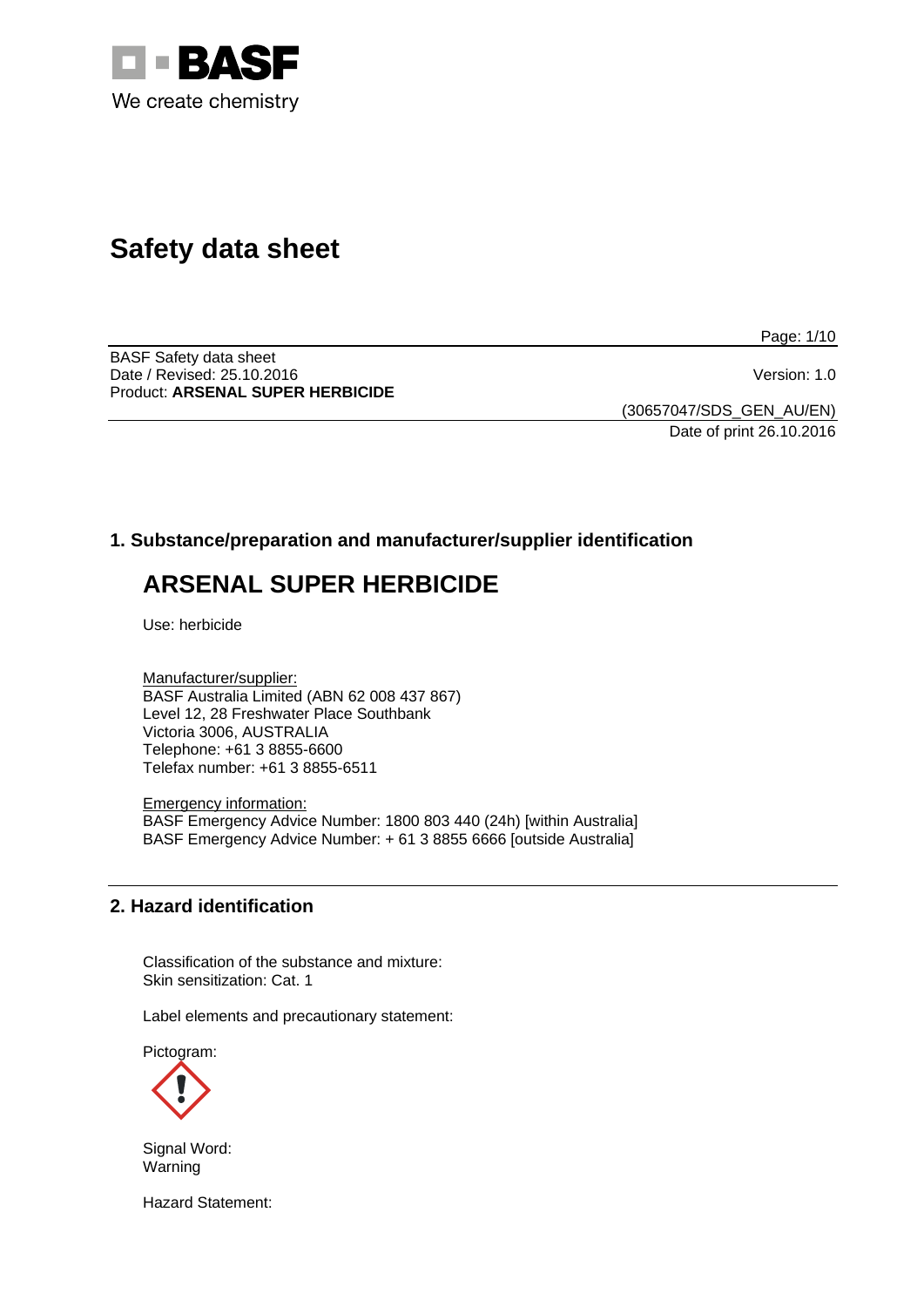Page: 2/10

#### BASF Safety data sheet Date / Revised: 25.10.2016 Version: 1.0 Product: **ARSENAL SUPER HERBICIDE**

(30657047/SDS\_GEN\_AU/EN)

Date of print 26.10.2016

May cause an allergic skin reaction.

Precautionary Statements (Prevention): Wear protective gloves. Avoid breathing vapours/spray. Contaminated work clothing should not be allowed out of the workplace.

Precautionary Statements (Response): IF ON SKIN (or hair): Wash with plenty of soap and water. If skin irritation or rash occurs: Call a POISON CENTER or doctor/physician. Take off contaminated clothing and wash it before reuse.

Precautionary Statements (Disposal): Dispose of contents/container to hazardous or special waste collection point.

Other hazards which do not result in classification: See section 12 - Results of PBT and vPvB assessment. If applicable information is provided in this section on other hazards which do not result in classification but which may contribute to the overall hazards of the substance or mixture.

# **3. Composition/information on ingredients**

#### **Chemical nature**

herbicide, crop protection product, Soluble concentrate (SL)

Hazardous ingredients

imazapyr

Content (W/W): 22.6 % CAS Number: 81334-34-1 Eye Dam./Irrit.: Cat. 2A Aquatic Acute: Cat. 3 Aquatic Chronic: Cat. 3

fatty alcohol,ethoxylated,propoxylated,phosphoric ester,acidi Content (W/W): < 20 % CAS Number: 68649-29-6 Skin Corr./Irrit.: Cat. 2 Eye Dam./Irrit.: Cat. 2A

phosphoric acid Content (W/W): < 5 % CAS Number: 7664-38-2

Met. Corr.: Cat. 1 Acute Tox.: Cat. 5 (oral) Skin Corr./Irrit.: Cat. 1B Eye Dam./Irrit.: Cat. 1

# **4. First-Aid Measures**

General advice: Remove contaminated clothing.

If inhaled: Keep patient calm, remove to fresh air, seek medical attention.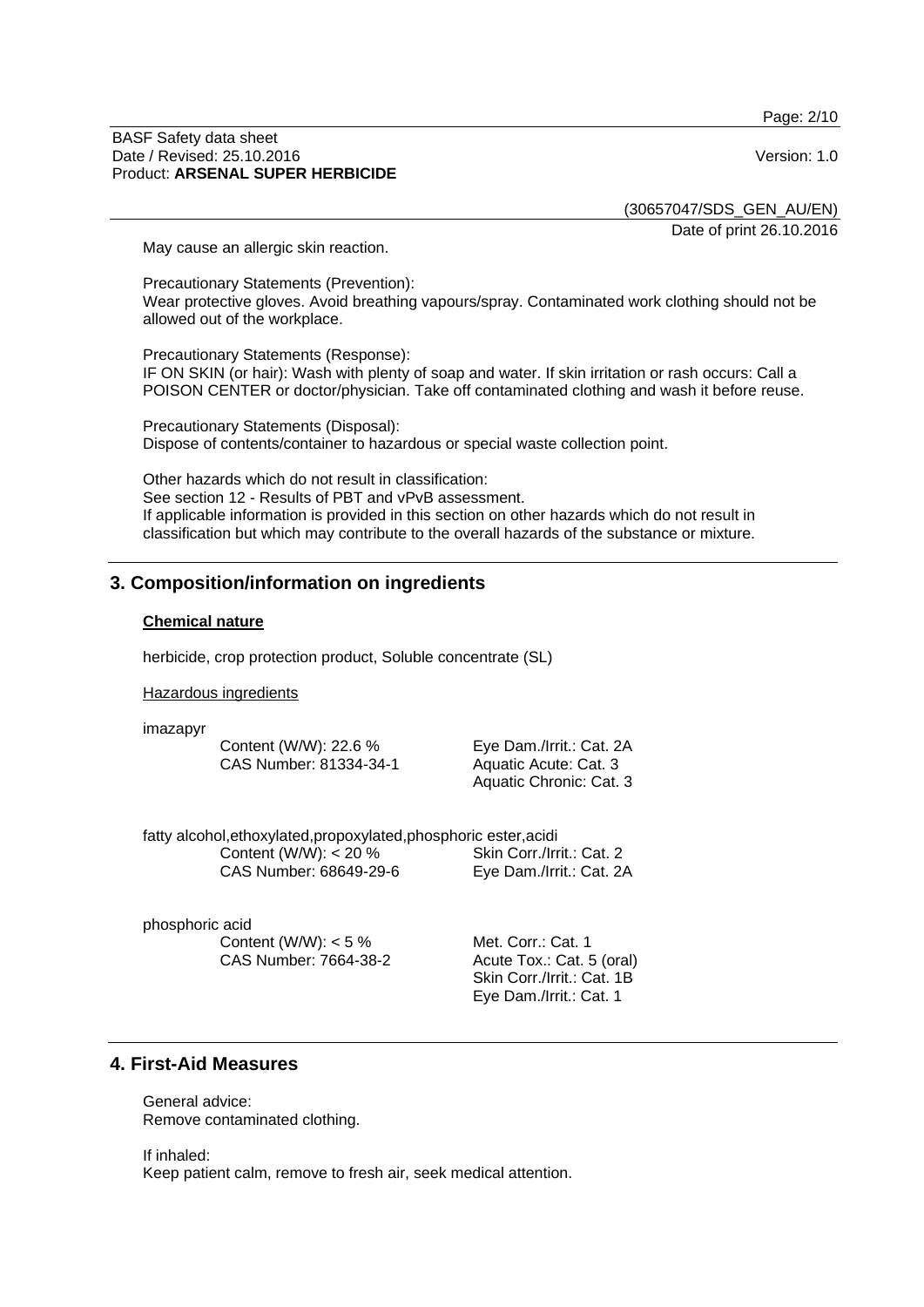Page: 3/10

#### BASF Safety data sheet Date / Revised: 25.10.2016 Version: 1.0 Product: **ARSENAL SUPER HERBICIDE**

(30657047/SDS\_GEN\_AU/EN)

Date of print 26.10.2016

On skin contact: Wash thoroughly with soap and water.

On contact with eyes: Wash affected eyes for at least 15 minutes under running water with eyelids held open.

On ingestion:

Immediately rinse mouth and then drink 200-300 ml of water, seek medical attention.

Note to physician:

Symptoms: The most important known symptoms and effects are described in the labelling (see section 2) and/or in section 11.. Further important symptoms and effects are so far not known. Treatment: Treat according to symptoms (decontamination, vital functions), no known specific antidote.

# **5. Fire-Fighting Measures**

Suitable extinguishing media: water spray, carbon dioxide, foam, dry powder

Specific hazards:

carbon monoxide, carbon dioxide, nitrogen oxides The substances/groups of substances mentioned can be released in case of fire.

Special protective equipment:

Wear self-contained breathing apparatus and chemical-protective clothing.

Further information:

In case of fire and/or explosion do not breathe fumes. Keep containers cool by spraying with water if exposed to fire. Collect contaminated extinguishing water separately, do not allow to reach sewage or effluent systems. Dispose of fire debris and contaminated extinguishing water in accordance with official regulations.

# **6. Accidental Release Measures**

Personal precautions:

Use personal protective clothing. Avoid contact with the skin, eyes and clothing. Do not breathe vapour/spray.

Environmental precautions:

Do not discharge into the subsoil/soil. Do not discharge into drains/surface waters/groundwater.

Methods for cleaning up or taking up:

For small amounts: Pick up with suitable absorbent material (e.g. sand, sawdust, general-purpose binder, kieselguhr).

For large amounts: Dike spillage. Pump off product.

Dispose of absorbed material in accordance with regulations. Collect waste in suitable containers, which can be labeled and sealed. Clean contaminated floors and objects thoroughly with water and detergents, observing environmental regulations.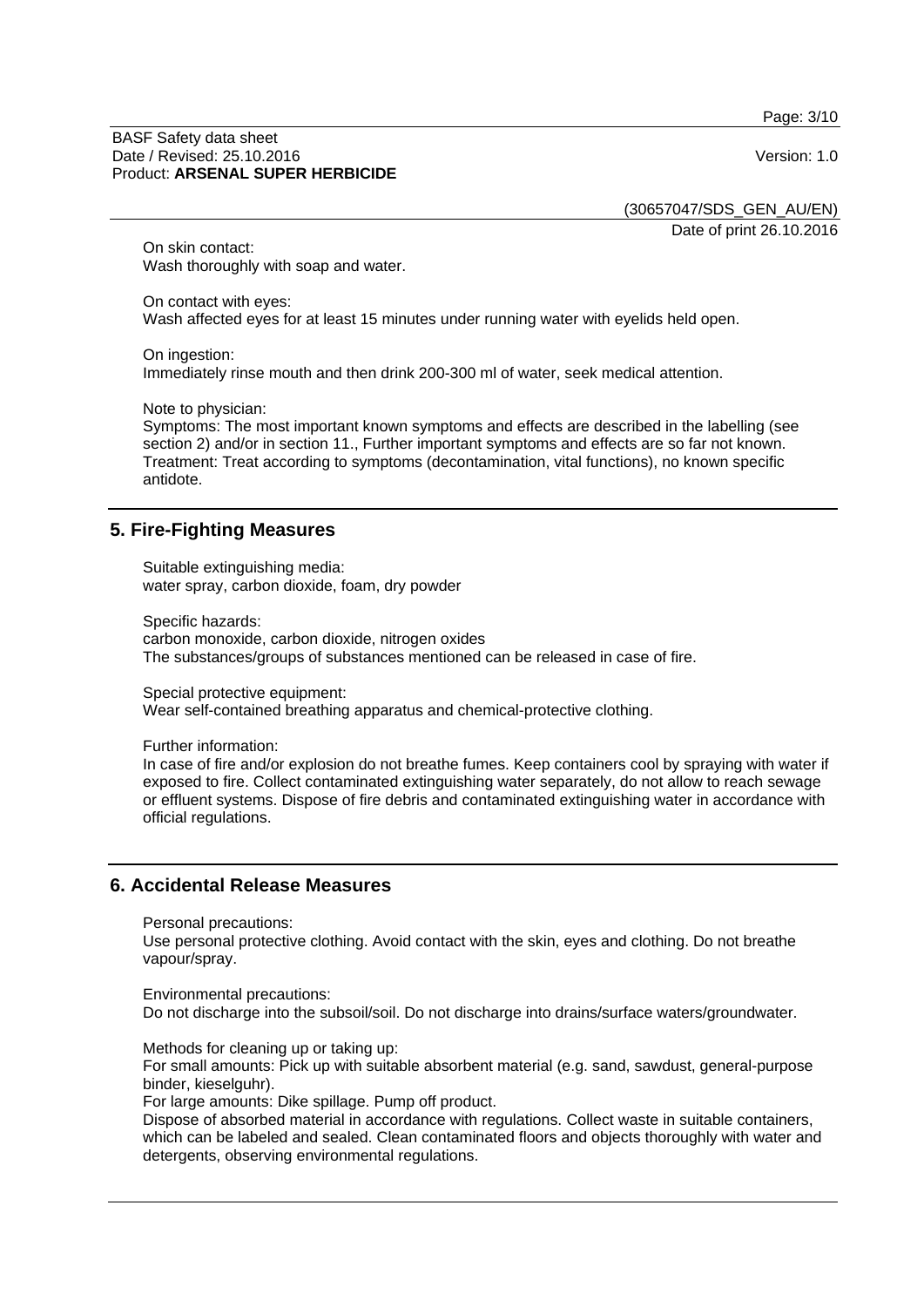Page: 4/10

#### BASF Safety data sheet Date / Revised: 25.10.2016 Version: 1.0 Product: **ARSENAL SUPER HERBICIDE**

(30657047/SDS\_GEN\_AU/EN)

Date of print 26.10.2016

## **7. Handling and Storage**

## **Handling**

No special measures necessary if stored and handled correctly. Ensure thorough ventilation of stores and work areas. When using do not eat, drink or smoke. Hands and/or face should be washed before breaks and at the end of the shift.

Protection against fire and explosion:

Vapours may form ignitable mixture with air. Prevent electrostatic charge - sources of ignition should be kept well clear - fire extinguishers should be kept handy.

#### Storage

Segregate from foods and animal feeds. Further information on storage conditions: Keep away from heat. Protect from direct sunlight.

# **8. Exposure controls and personal protection**

Components with occupational exposure limits

phosphoric acid, 7664-38-2;

TWA value 1 mg/m3 (ACGIHTLV) STEL value 3 mg/m3 (ACGIHTLV) STEL value 3 mg/m3 (AU NOEL) TWA value 1 mg/m3 (AU NOEL) STEL value 3 mg/m3 (OEL (AU)) TWA value 1 mg/m3 (OEL (AU))

#### Personal protective equipment

Respiratory protection:

Suitable respiratory protection for higher concentrations or long-term effect: Combination filter for gases/vapours of organic, inorganic, acid inorganic and alkaline compounds (e.g. EN 14387 Type ABEK).

#### Hand protection:

Suitable chemical resistant safety gloves (EN 374) also with prolonged, direct contact (Recommended: Protective index 6, corresponding > 480 minutes of permeation time according to EN 374): E.g. nitrile rubber (0.4 mm), chloroprene rubber (0.5 mm), butyl rubber (0.7 mm) etc.

#### Eye protection:

Safety glasses with side-shields (frame goggles) (e.g. EN 166)

#### Body protection:

Body protection must be chosen depending on activity and possible exposure, e.g. apron, protecting boots, chemical-protection suit (according to EN 14605 in case of splashes or EN ISO 13982 in case of dust).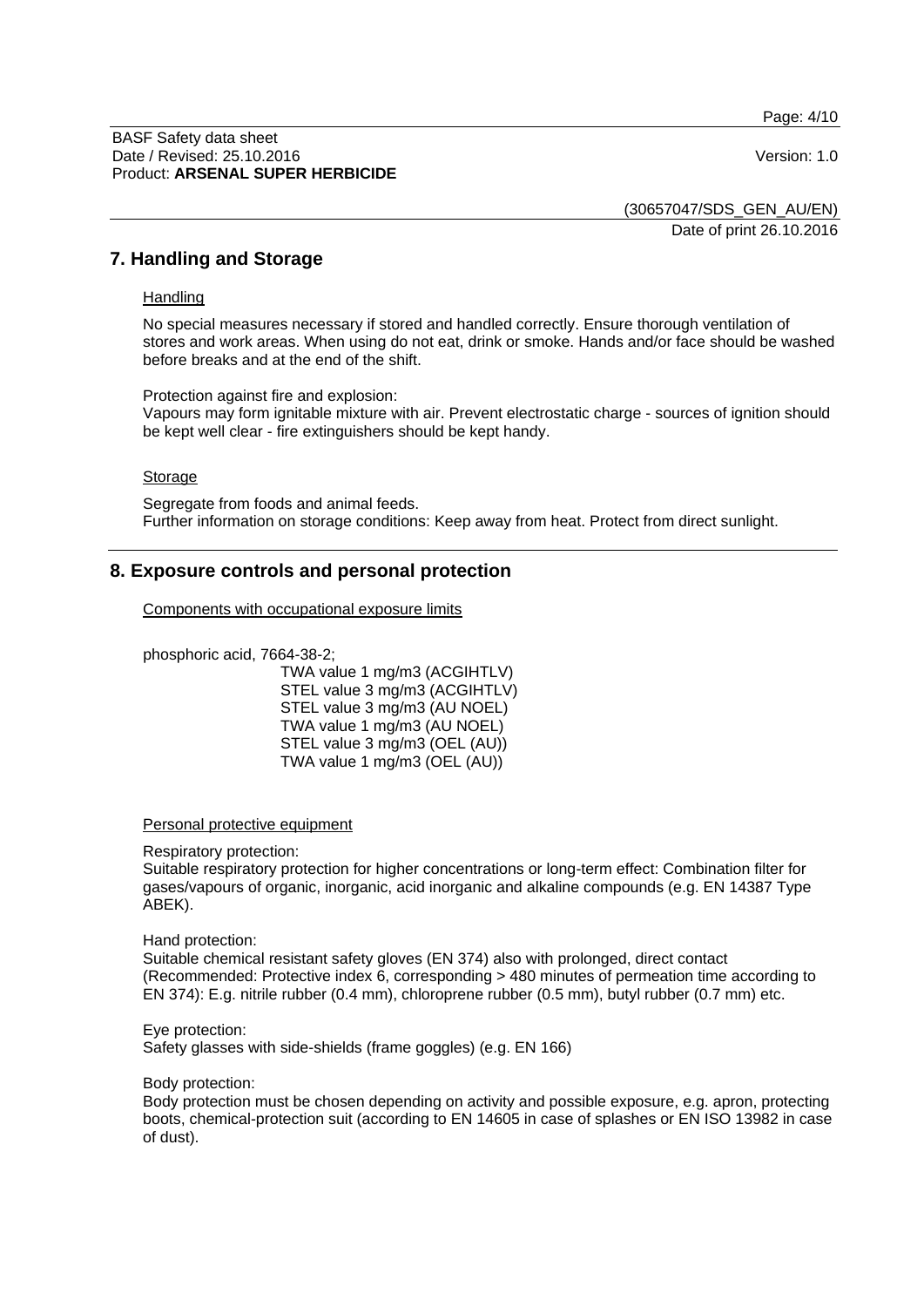Page: 5/10

#### BASF Safety data sheet Date / Revised: 25.10.2016 Version: 1.0 Product: **ARSENAL SUPER HERBICIDE**

(30657047/SDS\_GEN\_AU/EN)

Date of print 26.10.2016

General safety and hygiene measures:

The statements on personal protective equipment in the instructions for use apply when handling crop-protection agents in final-consumer packing. Wearing of closed work clothing is recommended. Store work clothing separately. Keep away from food, drink and animal feeding stuffs.

# **9. Physical and Chemical Properties**

| Form:<br>Colour:                                    | liquid<br>transparent<br>light yellow                                                                                                                                                                                 |
|-----------------------------------------------------|-----------------------------------------------------------------------------------------------------------------------------------------------------------------------------------------------------------------------|
| Odour:                                              | odourless                                                                                                                                                                                                             |
| Odour threshold:                                    | not applicable, odour not perceivable                                                                                                                                                                                 |
| pH value:                                           | approx. $6 - 8$<br>(25 °C)                                                                                                                                                                                            |
| Freezing point:                                     | approx. 0 °C<br>$(1,013.3)$ hPa)<br>Information applies to the solvent.                                                                                                                                               |
| Boiling point:                                      | approx. 100 °C<br>$(1,013.3)$ hPa)<br>Information applies to the solvent.                                                                                                                                             |
| Flash point:                                        | >100 °C<br>The product has not been tested.<br>The statement has been derived from<br>the properties of the individual<br>components.                                                                                 |
| Evaporation rate:                                   | not applicable                                                                                                                                                                                                        |
| Flammability (solid/gas):<br>Lower explosion limit: | not applicable                                                                                                                                                                                                        |
| Upper explosion limit:                              | As a result of our experience with this<br>product and our knowledge of its<br>composition we do not expect any<br>hazard as long as the product is used<br>appropriately and in accordance with<br>the intended use. |
|                                                     | As a result of our experience with this<br>product and our knowledge of its<br>composition we do not expect any<br>hazard as long as the product is used<br>appropriately and in accordance with<br>the intended use. |
| Ignition temperature:                               | Based on the water content the<br>product does not ignite.                                                                                                                                                            |
| Thermal decomposition:                              | No decomposition if stored and<br>handled as prescribed/indicated.                                                                                                                                                    |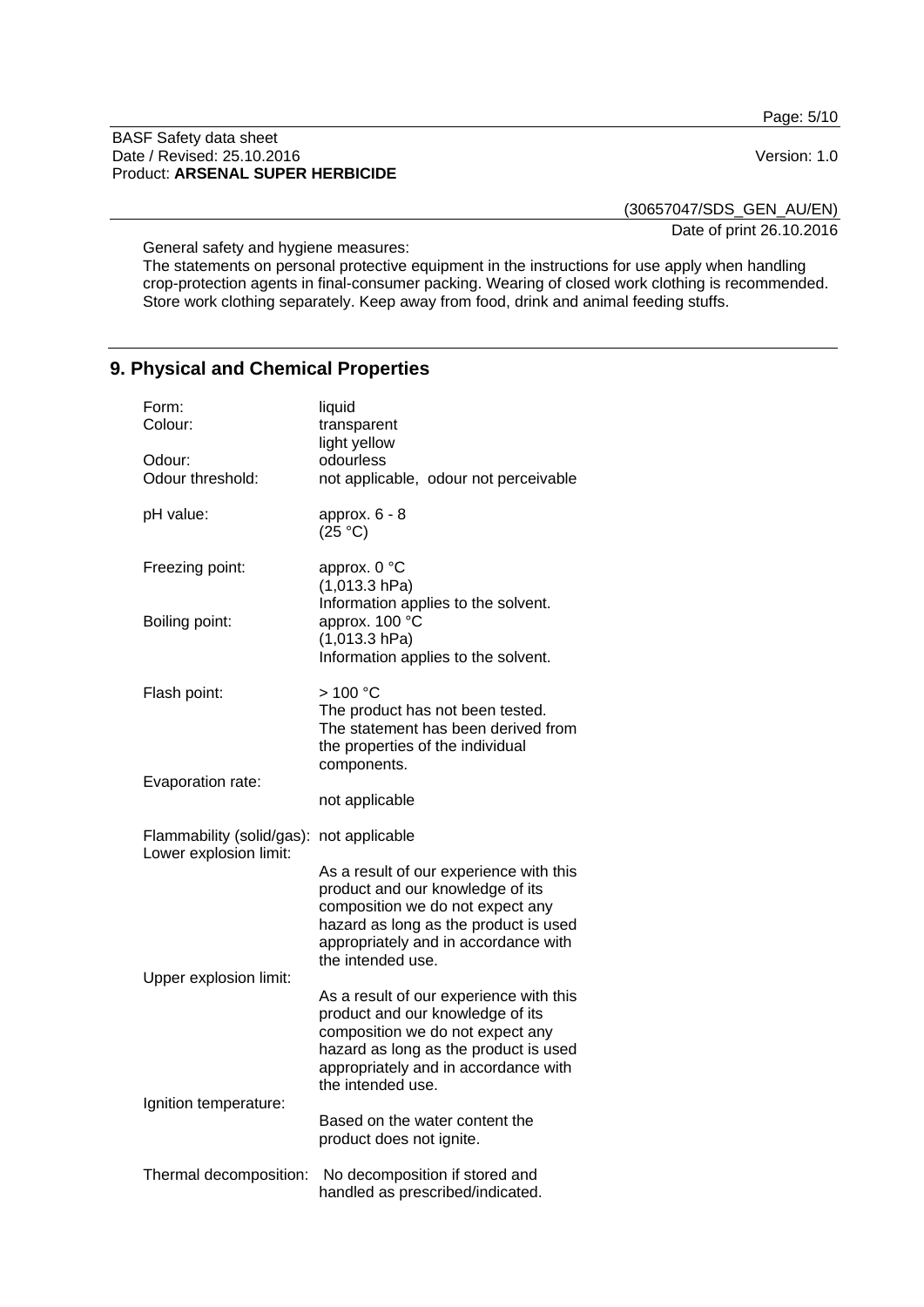Page: 6/10

#### BASF Safety data sheet Date / Revised: 25.10.2016 Version: 1.0 Product: **ARSENAL SUPER HERBICIDE**

(30657047/SDS\_GEN\_AU/EN)

Date of print 26.10.2016

| Explosion hazard:              | Based on the water content the<br>product has no explosive properties.               |
|--------------------------------|--------------------------------------------------------------------------------------|
| Fire promoting properties:     | Based on its structural properties<br>the product is not classified as<br>oxidizing. |
| Vapour pressure:               | approx. 23.3 hPa<br>(20 °C)                                                          |
|                                | Information applies to the solvent.                                                  |
| Density:                       | approx. $1.10$ g/cm $3$<br>(20 °C)                                                   |
| Relative vapour density (air): |                                                                                      |
|                                | not applicable                                                                       |
| Solubility in water:           | miscible<br>Partitioning coefficient n-octanol/water (log Pow):<br>not applicable    |
| Viscosity, dynamic:            | 163.2 mPa.s<br>(20 °C)                                                               |

Other Information:

If necessary, information on other physical and chemical parameters is indicated in this section.

# **10. Stability and Reactivity**

Conditions to avoid: See MSDS section 7 - Handling and storage.

Thermal decomposition: No decomposition if stored and handled as prescribed/indicated.

Substances to avoid: strong oxidizing agents, strong bases, strong acids

Corrosion to metals: Corrosive effect on: brass mild steel

Hazardous reactions: No hazardous reactions if stored and handled as prescribed/indicated.

Hazardous decomposition products: No hazardous decomposition products if stored and handled as prescribed/indicated.

# **11. Toxicological Information**

## **Acute toxicity**

Assessment of acute toxicity: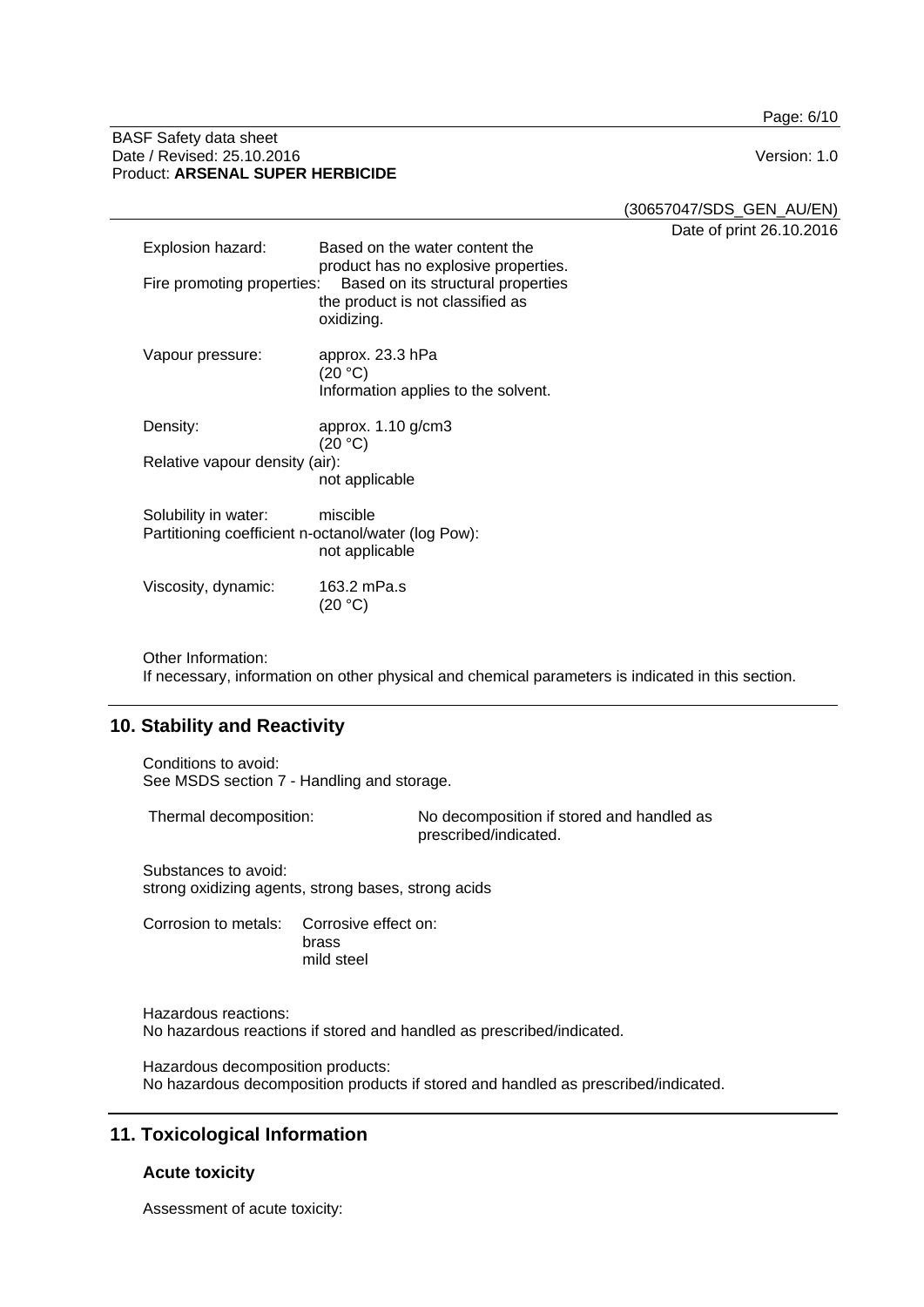Page: 7/10

#### BASF Safety data sheet Date / Revised: 25.10.2016 Version: 1.0 Product: **ARSENAL SUPER HERBICIDE**

(30657047/SDS\_GEN\_AU/EN)

Date of print 26.10.2016

Virtually nontoxic after a single ingestion. Virtually nontoxic by inhalation. Virtually nontoxic after a single skin contact.

Experimental/calculated data: LD50 rat (oral): > 2,000 mg/kg (OECD Guideline 423) No mortality was observed.

LC50 rat (by inhalation):  $> 5.5$  mg/l 4 h The product has not been tested. The statement has been derived from substances/products of a similar structure or composition.

LD50 rabbit (dermal): > 5,000 mg/kg (OECD Guideline 402) No mortality was observed.

## **Irritation**

Assessment of irritating effects: Not irritating to the skin. Not irritating to the eyes.

Experimental/calculated data: Skin corrosion/irritation rabbit: (OECD Guideline 404)

Serious eye damage/irritation rabbit:

## **Respiratory/Skin sensitization**

Assessment of sensitization: Sensitization after skin contact possible.

Experimental/calculated data: modified Buehler test guinea pig: (OECD Guideline 406)

## **Germ cell mutagenicity**

Assessment of mutagenicity:

The product has not been tested. The statement has been derived from the properties of the individual components. Mutagenicity tests revealed no genotoxic potential.

## **Carcinogenicity**

Assessment of carcinogenicity:

The product has not been tested. The statement has been derived from the properties of the individual components. The results of various animal studies gave no indication of a carcinogenic effect.

## **Reproductive toxicity**

Assessment of reproduction toxicity: The product has not been tested. The statement has been derived from the properties of the individual components. The results of animal studies gave no indication of a fertility impairing effect.

## **Developmental toxicity**

Assessment of teratogenicity: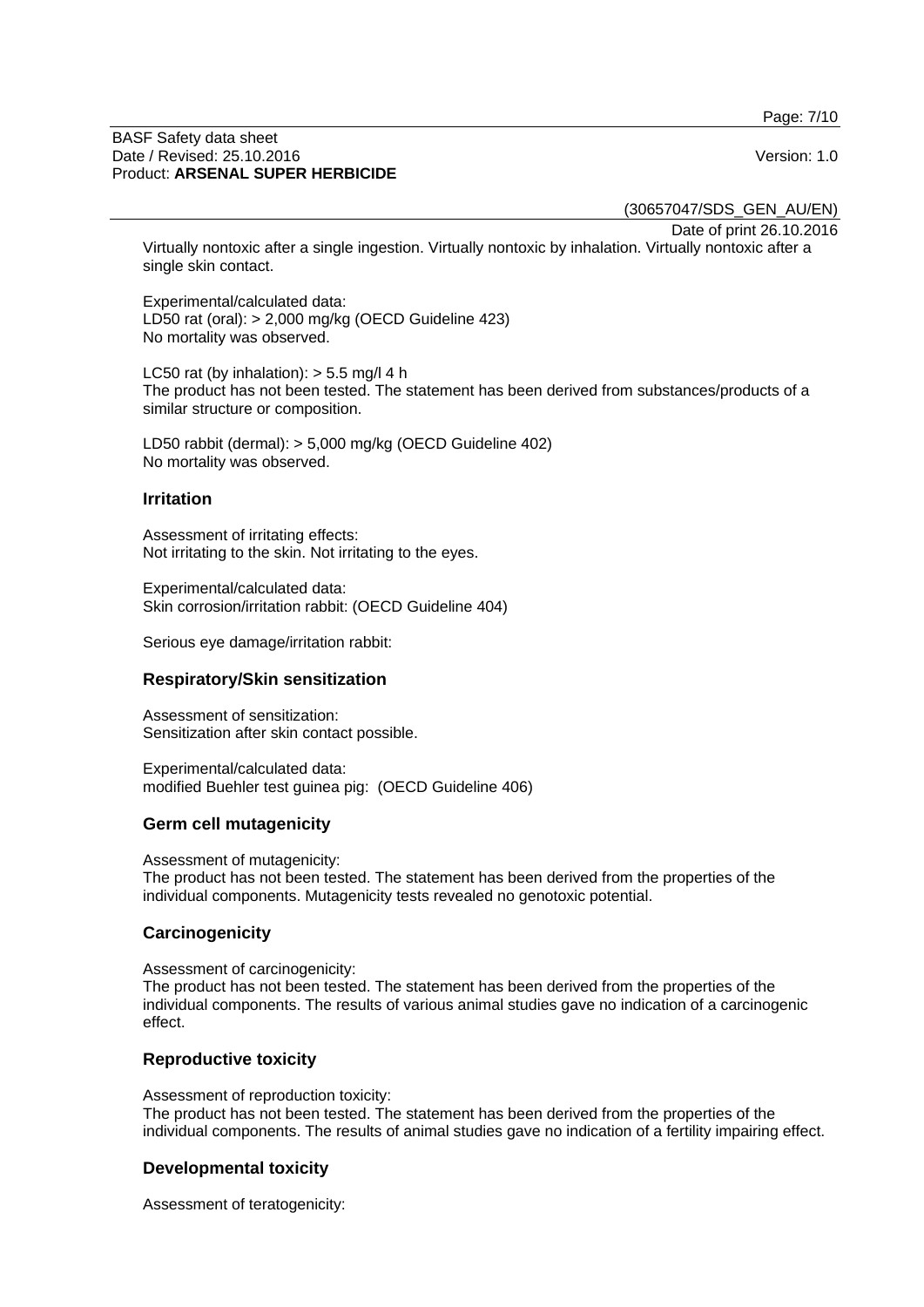Page: 8/10

#### BASF Safety data sheet Date / Revised: 25.10.2016 Version: 1.0 Product: **ARSENAL SUPER HERBICIDE**

(30657047/SDS\_GEN\_AU/EN)

Date of print 26.10.2016

The product has not been tested. The statement has been derived from the properties of the individual components. Animal studies gave no indication of a developmental toxic effect at doses that were not toxic to the parental animals.

## **Specific target organ toxicity (single exposure):**

Assessment of STOT single:

The available information is not sufficient for the evaluation of specific target organ toxicity.

Remarks: The product has not been tested. The statement has been derived from the properties of the individual components.

## **Repeated dose toxicity and Specific target organ toxicity (repeated exposure)**

Assessment of repeated dose toxicity: The product has not been tested. The statement has been derived from the properties of the individual components.

Information on: isopropylamine Assessment of repeated dose toxicity: After repeated exposure the prominent effect is local irritation.

Information on: phosphoric acid Assessment of repeated dose toxicity: The substance may lead to shifts in blood composition following repeated exposure in animal experiments. ----------------------------------

## **Aspiration hazard**

No aspiration hazard expected. The product has not been tested. The statement has been derived from the properties of the individual components.

## **Other relevant toxicity information**

Misuse can be harmful to health.

# **12. Ecological Information**

## **Ecotoxicity**

Assessment of aquatic toxicity: There is a high probability that the product is not acutely harmful to aquatic organisms.

Toxicity to fish: LC50 (96 h) > 120 mg/l, Cyprinus carpio

Aquatic invertebrates: EC50 (48 h) > 100 mg/l, Daphnia magna

Aquatic plants: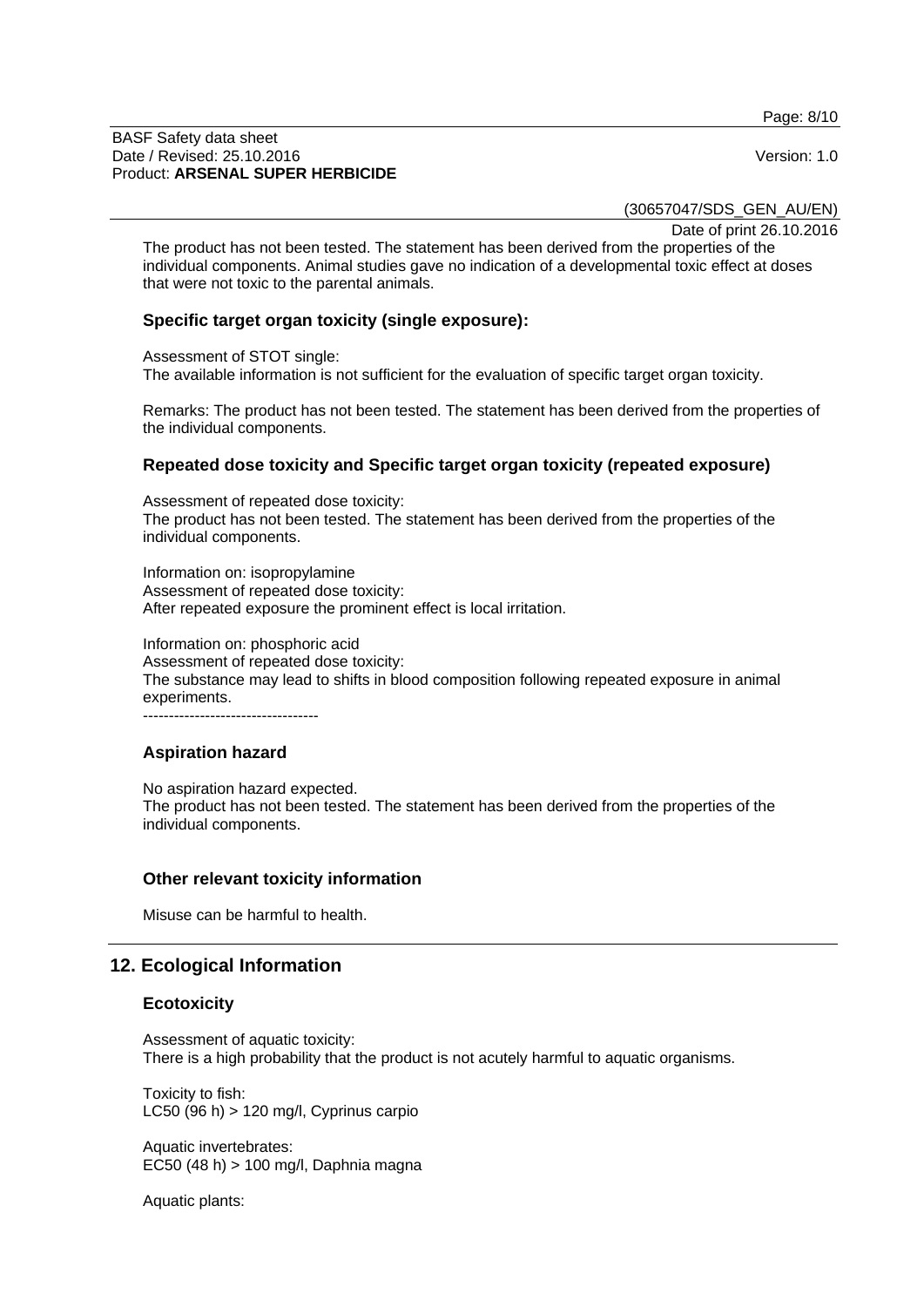Page: 9/10

#### BASF Safety data sheet Date / Revised: 25.10.2016 Version: 1.0 Product: **ARSENAL SUPER HERBICIDE**

(30657047/SDS\_GEN\_AU/EN)

Date of print 26.10.2016

EC50 (72 h) > 98.0 mg/l, Pseudokirchneriella subcapitata

No observed effect concentration (72 h) 25.8 mg/l, Pseudokirchneriella subcapitata

## **Mobility**

Assessment transport between environmental compartments: The product has not been tested. The statement has been derived from the properties of the individual components.

Information on: Imazapyr

Assessment transport between environmental compartments: The substance will not evaporate into the atmosphere from the water surface. Following exposure to soil, the product trickles away and can - dependant on degradation - be transported to deeper soil areas with larger water loads.

----------------------------------

## **Persistence and degradability**

Assessment biodegradation and elimination (H2O): The product has not been tested. The statement has been derived from the properties of the individual components.

Information on: Imazapyr Assessment biodegradation and elimination (H2O): Not readily biodegradable (by OECD criteria). ----------------------------------

## **Bioaccumulation potential**

Assessment bioaccumulation potential: The product has not been tested. The statement has been derived from the properties of the individual components.

Information on: Imazapyr Bioaccumulation potential: Bioconcentration factor: < 1.0, Lepomis macrochirus Does not accumulate in organisms. ----------------------------------

## **Additional information**

Other ecotoxicological advice: Do not discharge product into the environment without control.

# **13. Disposal Considerations**

Must be sent to a suitable incineration plant, observing local regulations.

Contaminated packaging: Contaminated packaging should be emptied as far as possible and disposed of in the same manner as the substance/product.